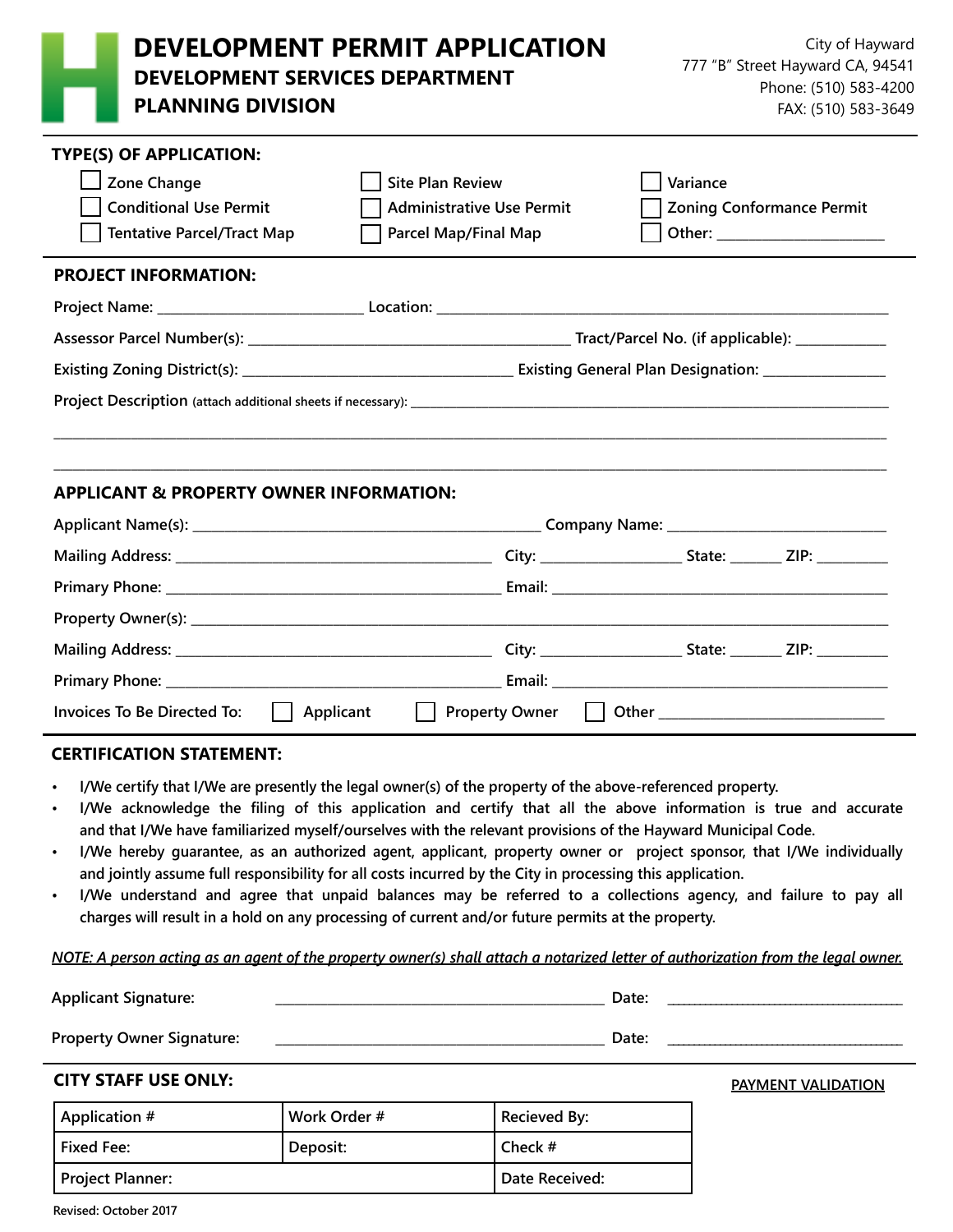Development Permit Application

**[This Page Intentionally Left Blank]**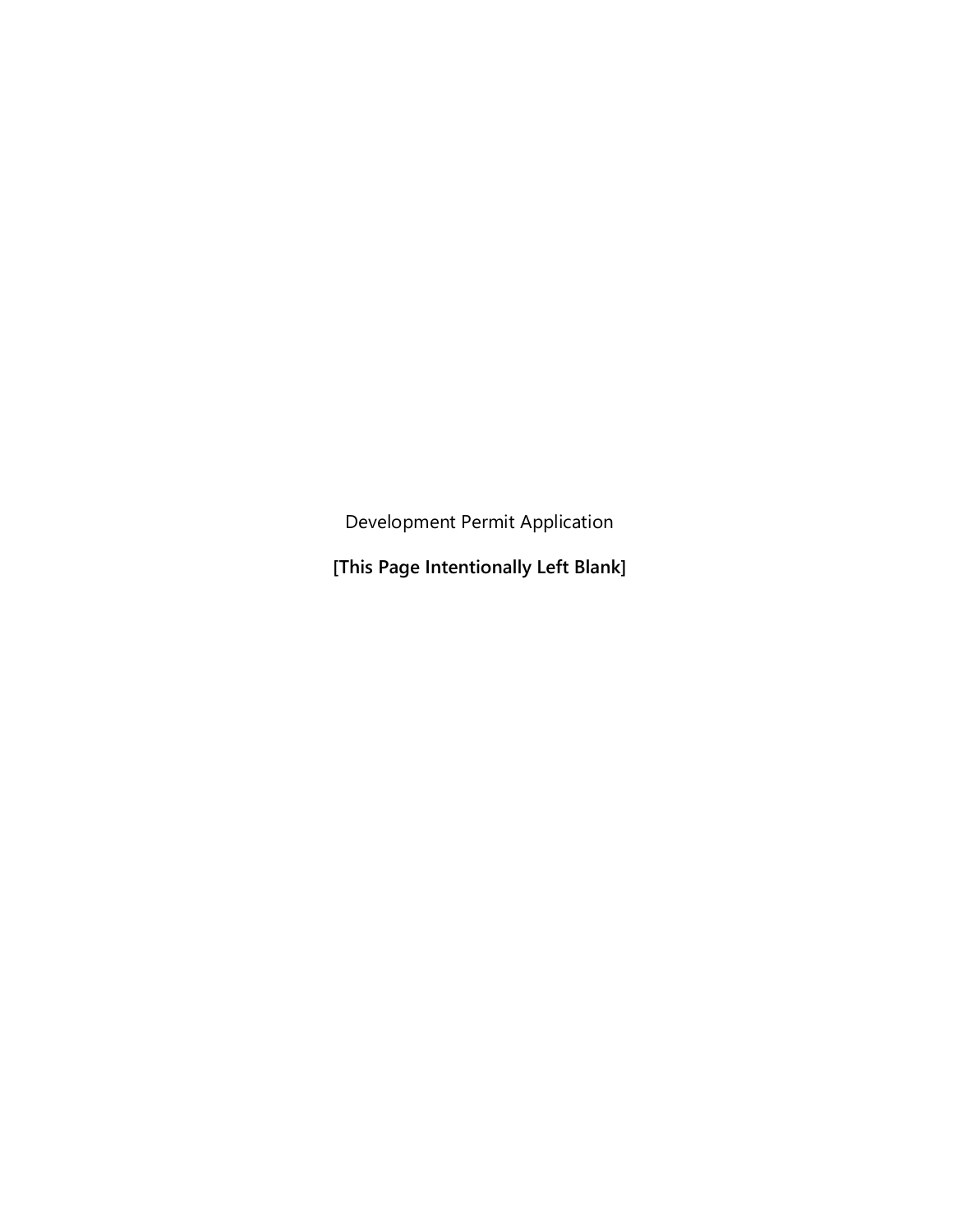# **Development Permit Application Checklist and Instructions Development Services Department Planning Division**

### **Submittal Requirements**

All applicants should consult with a City Planner to determine which of these submittal requirements will be applicable for the specific project you are submitting, as some of the requirements may not be necessary.

**Development Permit Application.** Shall be original and wet-signed by both applicant and property owner(s);

**Application Deposit or Fee.** Checks payable to City of Hayward. Refer to [Master Fee Schedule;](https://www.hayward-ca.gov/your-government/documents/master-fee-schedule)

 **Appointment.** Applicants are required to schedule an appointment with the Planning Division at (510) 583-4216 or [planning.division@hayward](mailto:planning.division@hayward-ca.gov?subject=Planning%20Appointment%20for%20Development%20Permit%20Application%20*Insert%20Address%20Here*)-ca.gov **prior** to the submission of any application(s). *No walk-ins accepted.*

**Project Narrative.** A written description and explanation of your project (i.e. development, business operations);

 **Required Findings.** A written justification on how each of the Required Findings for your particular application(s) can be made. Findings may be found within Hayward Municipal Code;

 **Affordable Housing Ordinance Compliance (Two or More Dwelling Units Only).** In November 2017, the City Council adopted Ordinance No. 17-20 updating the City's Affordable Housing Ordinance and Resolution No. 17-167 establishing the affordable housing in-lieu fee schedule. More information on the Ordinance and in-lieu fees may be found at: www.hayward-ca.gov/your-[government/programs/affordable](https://www.hayward-ca.gov/your-government/programs/affordable-housing)-housing

A. How many total residential dwelling units are proposed to be developed?

B. Will the dwelling units of the project be for-sale, rental, or both? **For-Sale Rental**

C. Will the development include on-site affordable units? If so, how many?  $\Box$  **No**  $\Box$  **Yes**  $\Box$ 

D. Will the proposed residential development opt to pay in-lieu fees?  $\Box$  No  $\Box$  Yes  $\Box$ 

If "YES" to Question C, the applicant shall provide an Affordable Housing Plan consistent with the requirements indicated in Section 10-[17.510 of the Affordable Housing Ordinance](https://library.municode.com/ca/hayward/codes/municipal_code?nodeId=HAYWARD_MUNICIPAL_CODE_CH10PLZOSU_ART17AFHOOR_S10-17.500IMAFHOPL_S10-17.510AFHOPL) with submittal package.

 **Project Plans (**prepared by qualified licensed design professionals). Plans shall be collated and folded to 9 x 12" in size. All plans shall be drawn and/or printed to scale. Some projects may require a different number of plan sets - please confirm with a City Planner to verify the number required for your project.

Quantity of Plans: Twelve (12) Full Size 24 x 36" Plan Sets

Four (4) Reduced 11 x 17" Sets

One (1) Electronic Copy of All Submittal Documents - USB or CD Accepted (No E-mails)

Two (2) Copies of All Technical Reports and/or Supplemental Documents

**Project Data Summary.** All of the following information shall be provided on the cover sheet of the project plans.

- Scope of work for proposed development/land use including address(es), APN, zoning district, site area;
- Indicate the type of construction, building occupancy and total building/floor area for each building;
- Existing and proposed calculations of parking spaces, open space, floor area, lot coverage, landscaping area.

#### **Site Plan.**

- Show the entire property involved, including all property lines and lot dimensions;
- Show the location of all existing and proposed structures, including those to be removed;
- Show the distances between existing and proposed buildings and property lines;
- Show any existing and proposed easements with dimensions;
- Show the existing and proposed parking areas with dimensions;
- Show the location of existing and proposed trees and other natural features including creeks, earthquake fault traces, landslide areas, etc.;
- Show location of existing and proposed fences and/or retaining walls;
- Show the location and dimensions of the trash, recycling and organics enclosure(s), if applicable;
- Show the path of travel of the trash collection vehicle to the enclosure(s) or trash collection staging area(s) per City design requirements (www.hayward-[ca.gov/services/permits/trash](https://www.hayward-ca.gov/services/permits/trash-enclosure)-enclosure);

**City of Hayward Permit Center** 777 B Street, First Floor Hayward CA 94541 **Phone** (510) 583-4216 **FAX** (510) 583-3649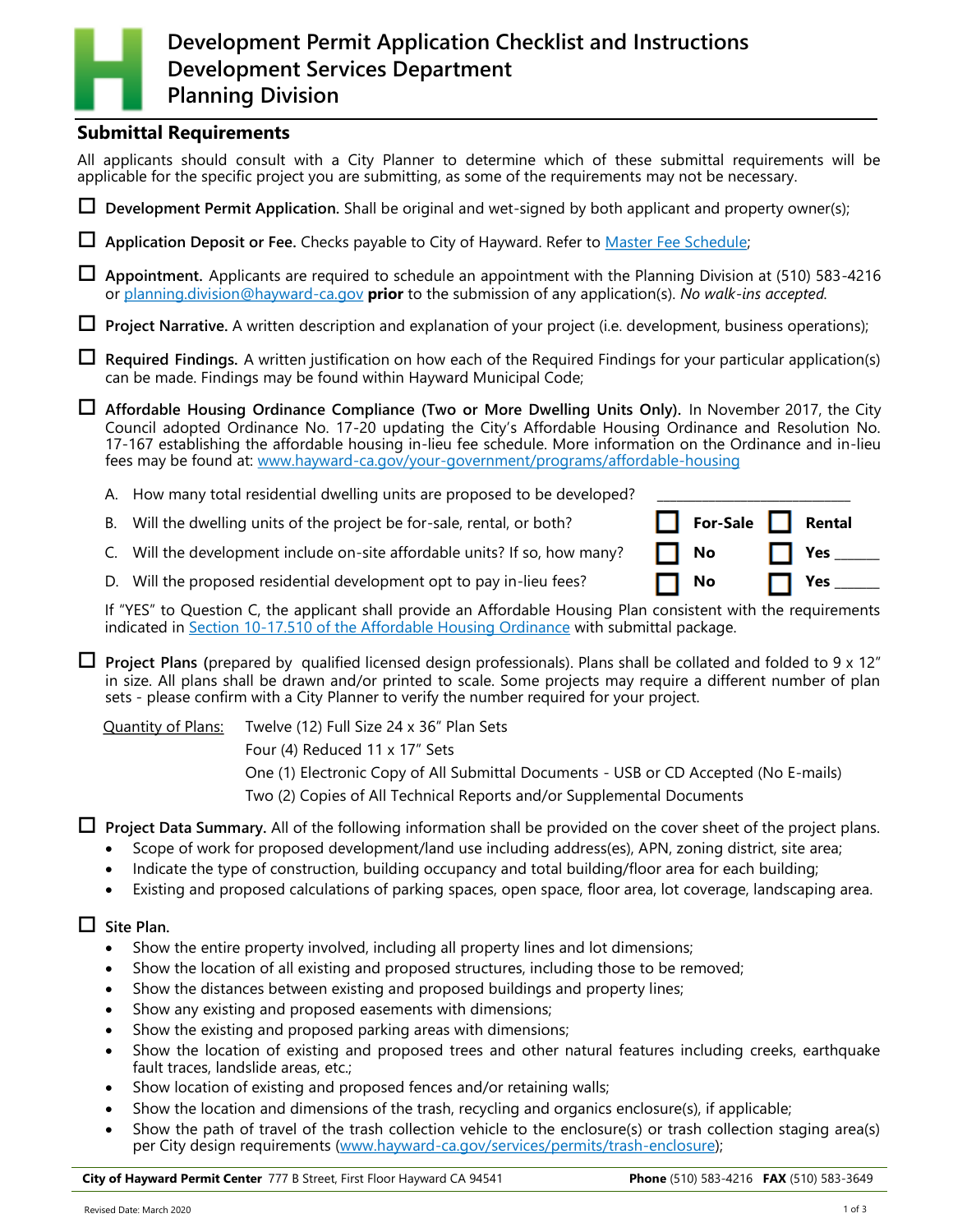# **Development Permit Application Checklist and Instructions** (Continued)

## **Site Plan.** (*continued*)

- Show the location of any signage such as a monument sign, if applicable;
- Show the location and dimension of all group and private open space areas (multi-family projects only);
- Show the location and width of all pedestrian and vehicular routes to public and private streets;
- Identify and show the location of the nearest fire hydrant and provide water flow and pressure information for the hydrant, which can be obtained from the Public Works Department - Utilities Division;
- Show emergency vehicle access and fire truck turnaround, if applicable.

## **Floor Plans.**

- Show all interior improvements (existing and proposed);
- Indicate on the floor plan the dimensions and use of each room/space, and labels for each area and its use.

### **Elevations Drawings.**

- Show all existing and proposed exterior building elevations, (i.e. all sides of each structure, building heights);
- Show all fences and/or walls;
- Show all trash and recycling enclosures, if applicable;
- Show location and type of exterior lighting (photometric plan may be required see Transportation section);
- Indicate building materials and colors (colored elevations are encouraged);
- Show any exterior building wall signage, if applicable.

**Landscape and Irrigation Plans.** (generally required to be prepared by a California licensed Landscape Architect)

- Refer and review [Chapter 10, Article 12 for the Bay](https://library.municode.com/ca/hayward/codes/municipal_code?nodeId=HAYWARD_MUNICIPAL_CODE_CH10PLZOSU_ART12BIEWAEFLAOR)-Friendly Water-Efficient Landscape Ordinance;
- Landscape plan shall be prepared on topographic survey;
- Show existing and proposed landscape areas;
- Show all underground and above-ground utilities.
- Show locations of proposed plants, trees and ground covers;
- Provide a plant legend that indicates plants' botanical and common names;
- Indicate the quantity, size, mature size and spacing of all plant materials;
- Show and label all existing trees to be removed or retained **a Comprehensive Arborist Report with Tree Appraisal & Mitigation Plan** may be required - see [Chapter 10, Article 15 for Tree Preservation Ordinance;](https://library.municode.com/ca/hayward/codes/municipal_code?nodeId=HAYWARD_MUNICIPAL_CODE_CH10PLZOSU_ART15TRPR_S10-15.20PERE)
- Show the conceptual layout of the irrigation system including the water meter, point of connection, static pressure (PSI) at point of connection, backflow prevention device, automatic irrigation controllers, main line, valves, hydrozones, and irrigation system performance specifications;
- Provide a summary data table on the plans that includes (1) the total landscape area in square feet; (2) the project type, i.e. new, rehabilitated, public, private, homeowner installed, etc.; (3) water supply type (i.e. potable, recycled, well); and (4) overall gallon-per-minute demand of irrigation system;
- Water Efficient Landscape Worksheet including the hydrozone information table and water budget calculations;

**Grading, Utility, and Drainage Plans.** (generally required to be prepared by a California licensed Civil Engineer)

- Stormwater Requirements C.3 Checklist (available with Planning Division);
- Show proposed drainage treatment control measures (if required per C.3 checklist);
- Provide documentation on the project plans that show post-development drainage flow will not exceed predevelopment drainage flow;
- Show the land disturbance area to determine if the project will require a Storm Water Pollution Prevention Plan (SWPPP);
- Slope calculations for hillside/severely sloped properties see City'[s Hillside Design Guidelines](https://www.hayward-ca.gov/sites/default/files/COH%20Hillside%20Design%20Urban-Wildland%20Interface%20Guidelines.pdf) for formula;
- Show earthwork cut and fill quantities (if applicable);
- Show existing and proposed grades contours for slopes are to be drawn at a minimum of 2-foot intervals;
- Show the direction of storm water runoff and the existing facility that will receive the runoff;
- Show any utilities that will be abandoned:
- Show all existing and proposed utilities, including water and sewer mains, water service lines and meters, backflow prevention devices, sanitary sewer laterals, storm lines, drains street and parking lot lighting;
- Show all existing and proposed water and sewer utility easements, if applicable;